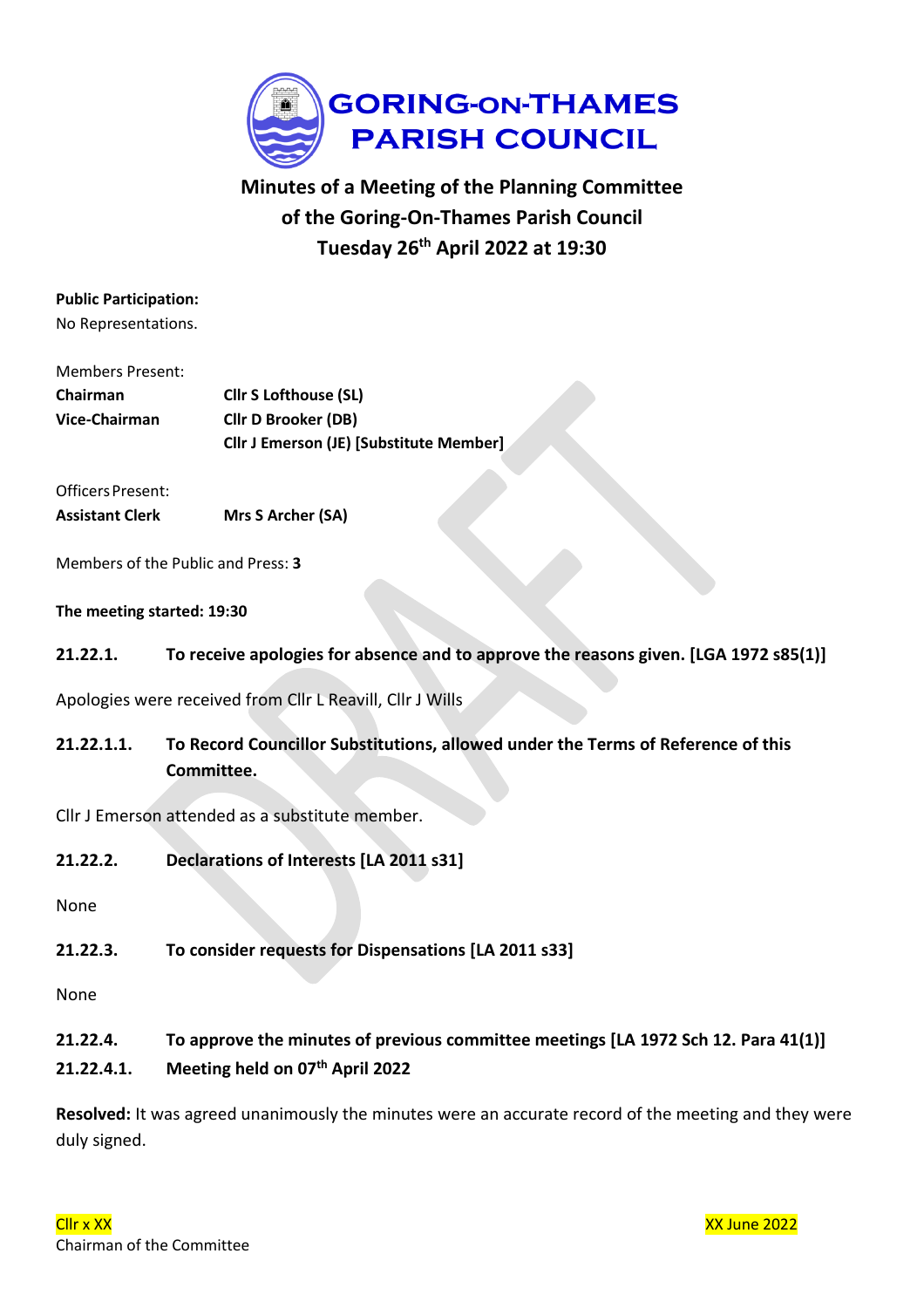

# **21.22.4.2. Matters arising from the minutes not elsewhere on the agenda.**

None

- **21.22.5. To consider consultation response to Planning Appeals, response to be submitted to the Planning Inspectorate.**
- **21.22.5.1. APP/Q3115/W/22/3291889 Relating to: [P20/S4706/FUL:](https://data.southoxon.gov.uk/ccm/support/Main.jsp?MODULE=ApplicationDetails&REF=P20/S4706/FUL) Land to the west of Wallingford Road Adjacent to Sewage Works between Goring and South Stoke RG8 0JA**

*Temporary planning permission for 25 years for the development and operation of a Transitional Hybrid Energy Project and associated infrastructure including access (2021-08-16 Amended Plans to extend red line, include additional landscaping and landscape details and temporary construction compound, and additional landscape and air quality details submitted 20/04/21 and 21/05/21).*

The Assistant Clerk highlighted that a response was only required if the Committee Changed its response as previously given to application P20/S4706/FUL.

Mitigation of planting will reduce the negative views against the ANOB and not addressing neighbourhood plans policy 11.

**Resolved:** Unanimously approved to not submit further comment to the Planning Inspectorate. The Committee stands by our previous comments and objections. The mitigation of 6.18 is not addressing the neighbour plans policy 11.

# **21.22.6. To consider applications and approve response to planning authority.**

**21.22.6.1. [P22/S1326/LDP](https://data.southoxon.gov.uk/ccm/support/Main.jsp?MODULE=ApplicationDetails&REF=P22/S1326/LDP) – Jordleys; Manor Road; Goring; RG8 9EN** *Lawful Development Certificate - Proposed use Class E - Ancillary Buildings - Swimming Pool*

**Resolved:** Approved Unanimously to OBJECT and submit the response: This is not a planning consent, we ought to consider if planning permission would be granted should it be applied. It should purely be a swimming pool, and not have any residential implications. A flood risk assessment should be taken as it is in a flood risk 3 area. It could feel dominating and not in keeping with the current house which has architectural merit. Object to allow the LDC, and refer this to planning, and attach the General Planning Informative.

# **21.22.6.2. [P22/S1285/FUL](https://data.southoxon.gov.uk/ccm/support/Main.jsp?MODULE=ApplicationDetails&REF=P22/S1285/FUL) – Dorvic; Fairfield Road; Goring; RG8 0EX**

*Variation of condition 5 (Facing Materials) in application [P20/S0372/FUL.](https://goringparishcouncil.sharepoint.com/Post%202015%20Files/2021-2022/Meetings/22_26April2022_Planning/Agenda_26April2022_Planning.docx) Demolition of existing dwelling. Erection of replacement dwelling house.*

Permission is given for a modern building, they have built something different to the originally approved plans. It was understood by the application, the change has happened to be the same as the houses along the road. There appears to be a disregard to the planning process.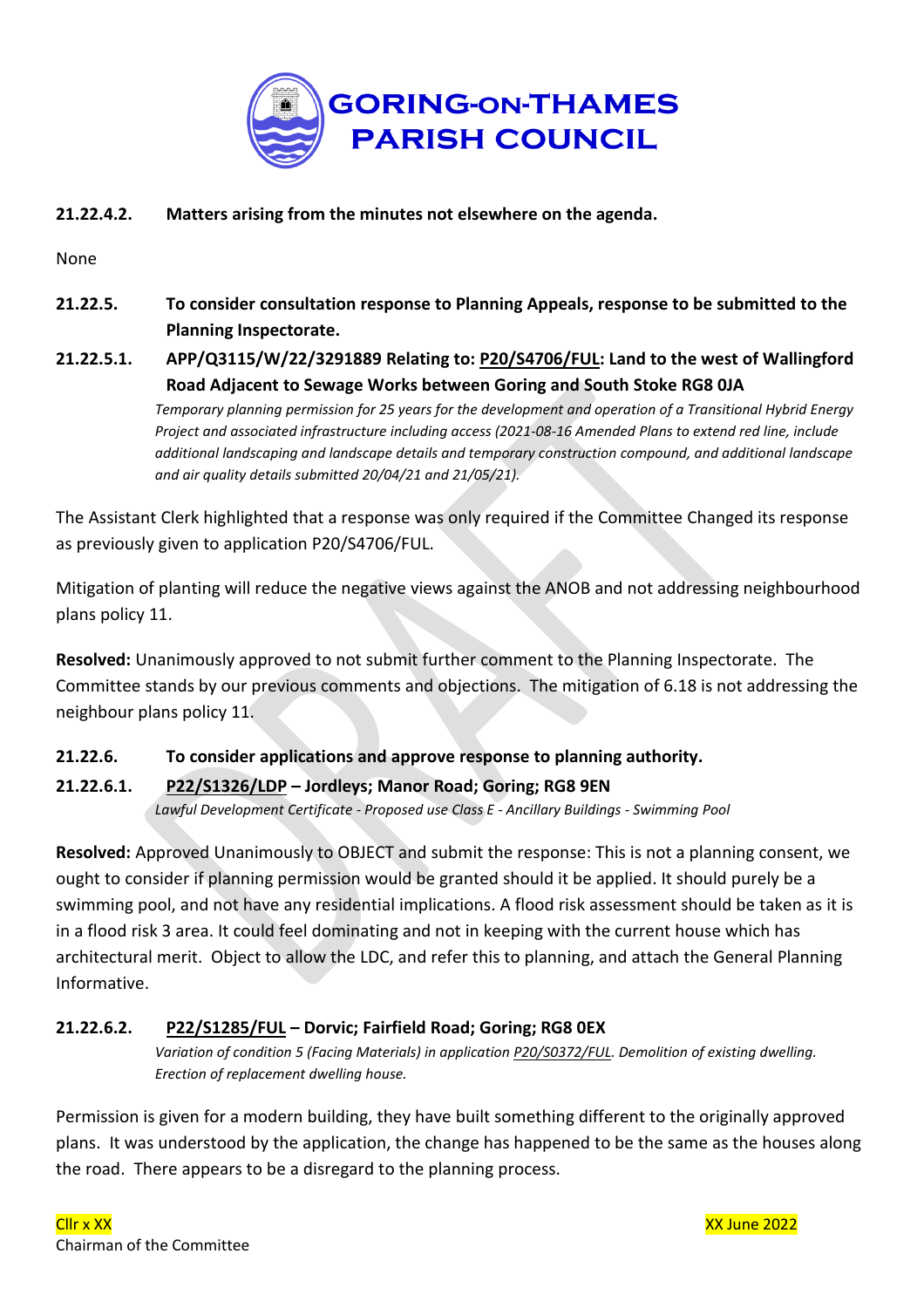

**Resolved:** Unanimously approved to submit the response: OBJECT, as this is a change to original application and progress has already been made towards the change, and attach the General Planning Informative.

# **21.22.7. To note planning authority decisions on applications.**

All the below were noted.

# **21.22.7.1. [P21/S5389/HH](https://data.southoxon.gov.uk/ccm/support/Main.jsp?MODULE=ApplicationDetails&REF=P21/S5389/HH) – Hartswood; Manor Road; Goring; RG8 9EN –** *GRANTED* Demolition of garage wing, and two storey rear bay, and erection of part two storey, part single storey front, side *and rear extensions.*

GPC Planning Previous Response: No Objections, subject to the design being suitably updated to address the *concerns raised by Waterfield Cottage, and attach the Planning Informative*

- **21.22.7.2. [P22/S0444/HH](https://data.southoxon.gov.uk/ccm/support/Main.jsp?MODULE=ApplicationDetails&REF=P22/S0444/HH) - Luffield House; 85A Wallingford Road; Goring; RG8 0HL -** *GRANTED Construction of a contemporary timber clad garden building. GPC Planning Previous Response: No Objections.*
- **21.22.8. To note Discharge of Conditions (DIS), Modifications of Planning Obligations (MPO), Change of Use (N5B), Tree Preservation Orders (TPO), Screening Opinion (SCR) and Certificates of Lawful Development (LDP)**

None

# **21.22.9. To review Community Infrastructure Levy (CIL) status / payments**

Next payment due April 2022, the Clerk will continue to monitor the CIL register on the SODC website. *Expected Values: April 2022: £23,837.31; October 2022: £11,854.30; April 2023: £3,451.09*

It was noted; to date April 2022 payment has not been received.

**21.22.10. To consider correspondence received**

# **21.22.10.1. An e-mail from SODC Planning Regarding [P22/S0003/RM](https://data.southoxon.gov.uk/ccm/support/Main.jsp?MODULE=ApplicationDetails&REF=P22/S0003/RM) Appendix A**

The e-mail was noted.

# **21.22.11. Matters for future discussion**

Public does not like the public forum starts 10 minutes before the advertised meeting, and it should be clearer. It was stated that the meetings start at 7:30 and that the chair would allow a public 10 minutes and would clarify the wording with Clerk.